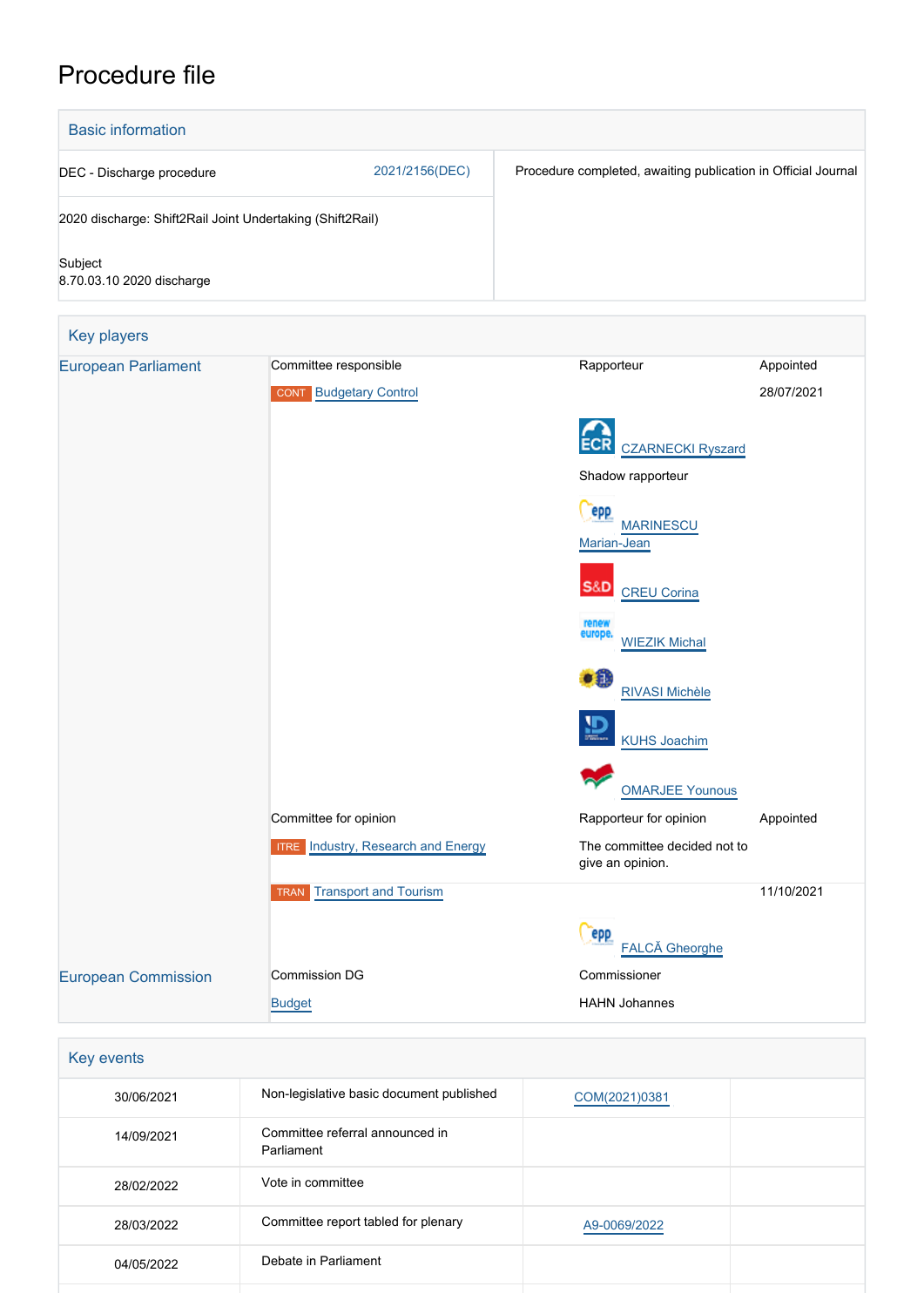04/05/2022 Decision by Parliament [T9-0192/2022](https://www.europarl.europa.eu/doceo/document/TA-9-2022-0192_EN.html) Summary

| <b>Technical information</b> |                                                               |
|------------------------------|---------------------------------------------------------------|
| Procedure reference          | 2021/2156(DEC)                                                |
| Procedure type               | DEC - Discharge procedure                                     |
| Other legal basis            | Rules of Procedure EP 159                                     |
| Stage reached in procedure   | Procedure completed, awaiting publication in Official Journal |
| Committee dossier            | CONT/9/06659                                                  |

### Documentation gateway

| Non-legislative basic document                         |             | COM(2021)0381 | 30/06/2021 | EC.        |         |
|--------------------------------------------------------|-------------|---------------|------------|------------|---------|
| Committee draft report                                 |             | PE698.999     | 20/12/2021 | EP         |         |
| Committee opinion                                      | <b>TRAN</b> | PE699.179     | 13/01/2022 | EP         |         |
| Amendments tabled in committee                         |             | PE703.132     | 02/02/2022 | EP         |         |
| Supplementary non-legislative basic<br>document        |             | 06005/2022    | 16/02/2022 | <b>CSL</b> |         |
| Committee report tabled for plenary, single<br>reading |             | A9-0069/2022  | 28/03/2022 | EP         |         |
| Text adopted by Parliament, single reading             |             | T9-0192/2022  | 04/05/2022 | EP         | Summary |

## 2020 discharge: Shift2Rail Joint Undertaking (Shift2Rail)

The European Parliament decided to grant discharge to the Executive Director of the Shift2Rail Joint Undertaking (now the Europes Rail Joint Undertaking) in respect of the implementation of the budget of the Joint Undertaking for the financial year 2020 and approve the closure of the Joint Undertaking's accounts.

Noting that the Court of Auditors considered that the annual accounts of the Joint Undertaking for the financial year 2020 present fairly the financial situation of the Joint Undertaking on 31 December 2020, as well as the results of its operations, Parliament adopted, by 557 votes to 47 with 35 abstentions, a resolution containing a series of observations which form an integral part of the discharge decision.

### General comments

The maximum EU contribution to the activities of the Joint Undertaking is EUR 450 000 000 (including EFTA contributions), to be paid from Horizon 2020. All members of the Joint Undertaking other than the Union (industry grouping) are to contribute total resources of at least EUR 470 000 000, consisting of at least EUR 350 000 000 to the operational activities of the Joint Undertaking and at least EUR 120 000 000 of in-kind contributions to the Joint Undertakings additional activities.

In 2020, the cooperation in Member States as well as with international parties increased.

### Budgetary and financial management

The final budget available in 2020 comprised commitment appropriations of EUR 89 711 000 and payment appropriations of EUR 80 289 000. The utilisation rates for the available commitment and payment appropriations were 94 % and 76 %, respectively. By the end of 2020, the Joint Undertaking implemented 100 % and 80 % respectively of the commitment appropriations and payment appropriations available for Horizon 2020 projects.

Parliament called for a harmonisation of the calculation of in-kind contributions to the Joint Undertaking.

Other comments

The resolution also contains a series of observations on performance, staff and procurement, internal control and internal audits.

In particular, it noted the following:

- at the end of 2020, 72 projects were ongoing (36 calls for members and 36 open calls): 55 projects were distributed on the 5 innovation programmes, 9 projects on the cross cutting activities and 8 projects in Innovation Programme X;

- by the end of 2020, the Shift2Rail Programme reached pivotal milestones in term of implementation as almost all the Joint Undertaking resources are committed for the Shift2Rail Programme activities;

- the total value of the activities performed in 2020 amounts to EUR 119.4 million (of which EUR 110.3 million was delivered by the members other than the Union);